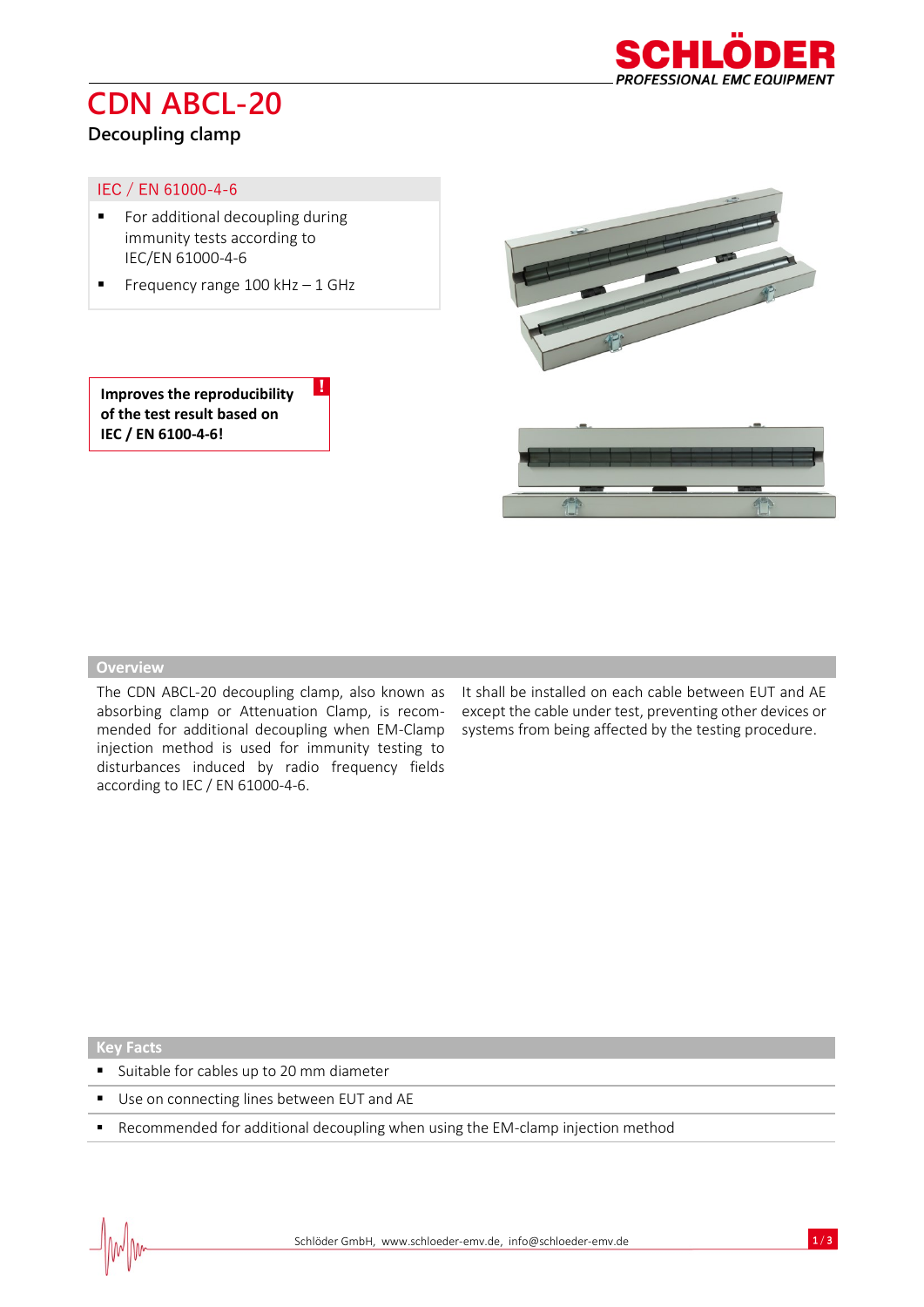

# **CDN ABCL-20**

# **Decoupling clamp**

**Technical data I**

| <b>CDN ABCL-20</b> |                    |                                   |                   |
|--------------------|--------------------|-----------------------------------|-------------------|
| Frequency range    | $100$ kHz $-1$ GHz | Dimension $(L \times W \times H)$ | 632 x 120 x 80 mm |
| Cable diameter     | up to 20 mm        | Weight                            | appr. 7 kg        |

### **Technical data II**

## **Typical decoupling factor**



### **Typical power loss in a 50 Ohm system**

 $\mathcal{N}$